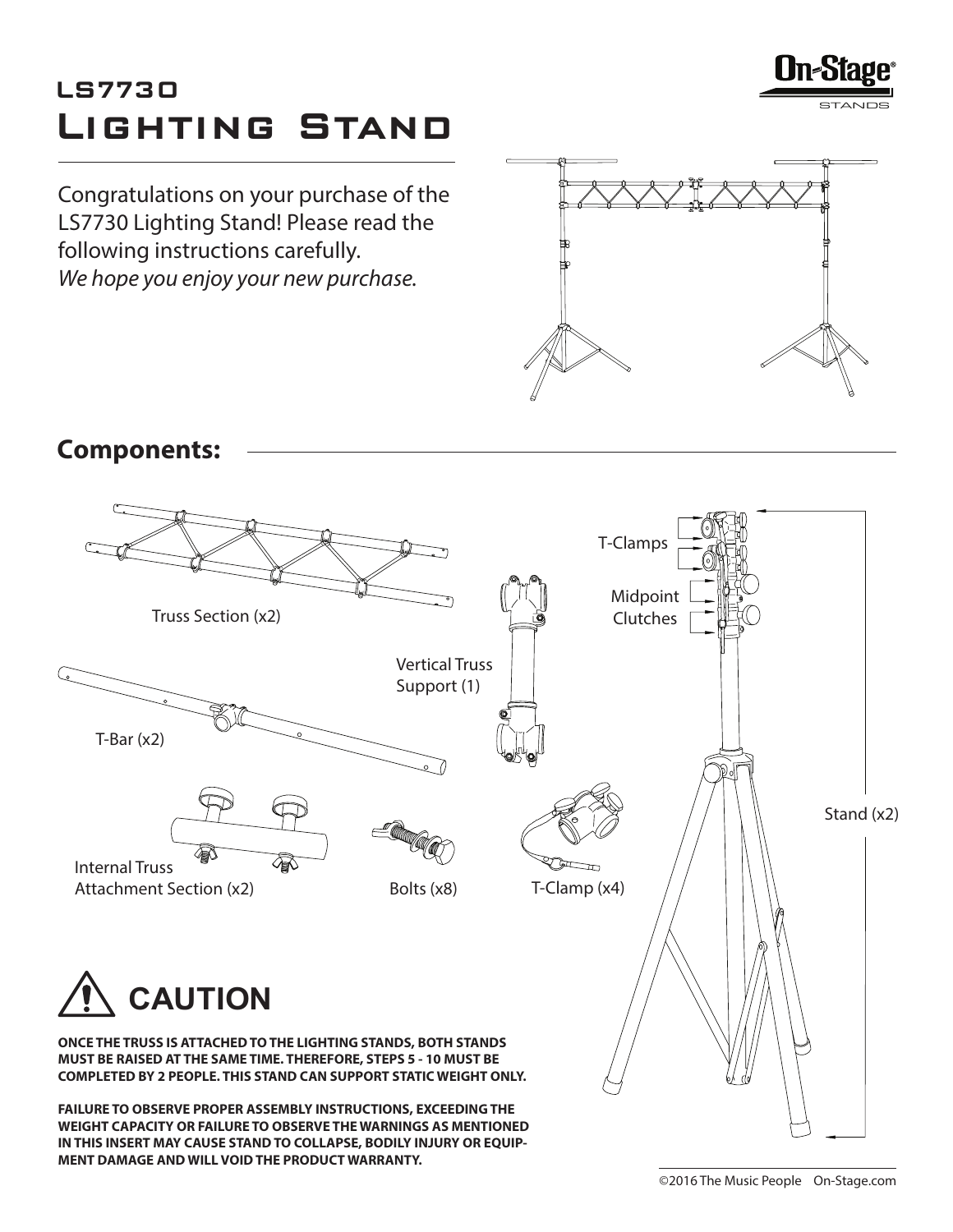# **Assembly Instructions**

**BEFORE YOU BEGIN:** Please be aware that assembly requires 2 people. Remove all contents from the box and identify the parts using these diagrams.

Visit On-Stage for the most recently-updated instructions.

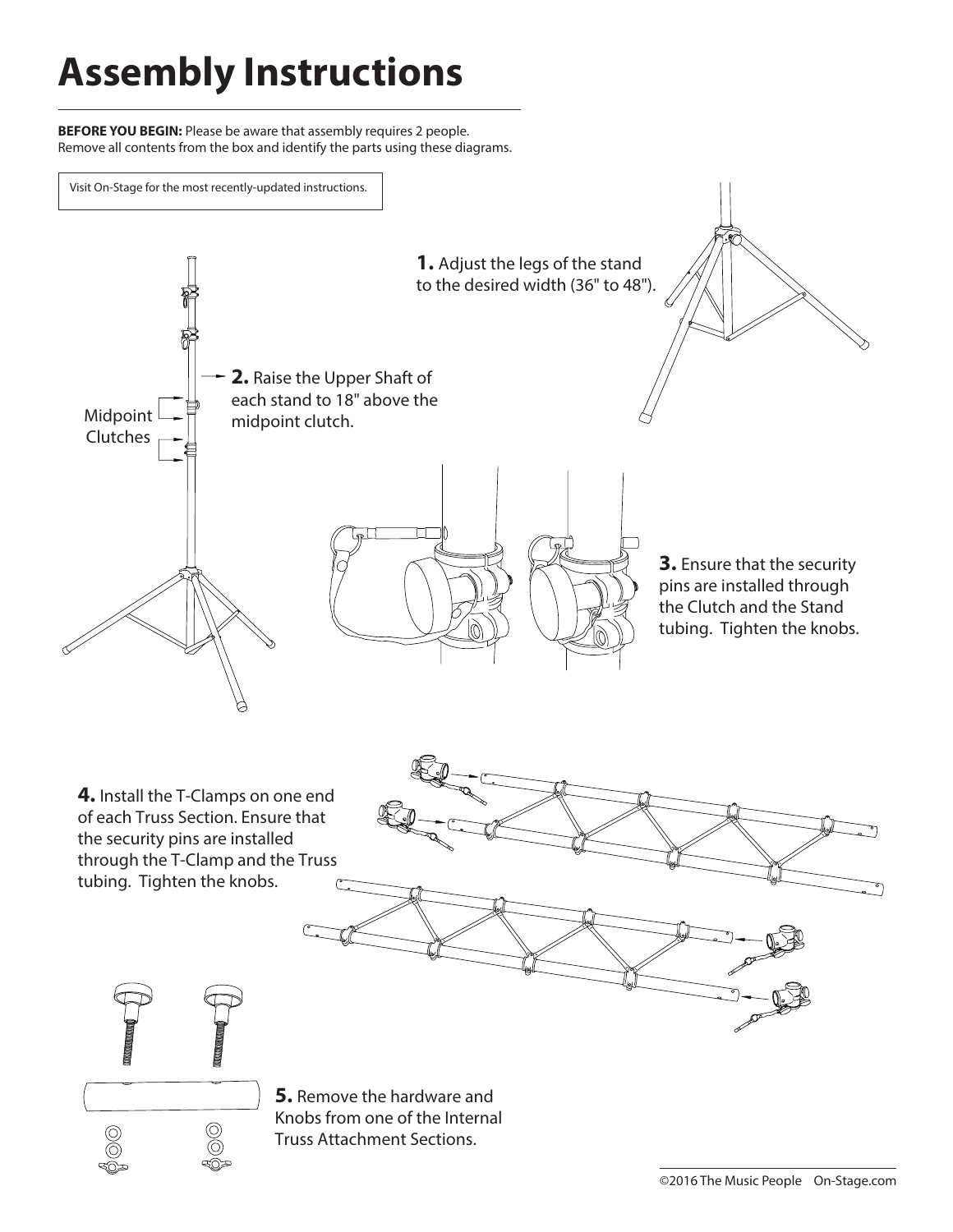